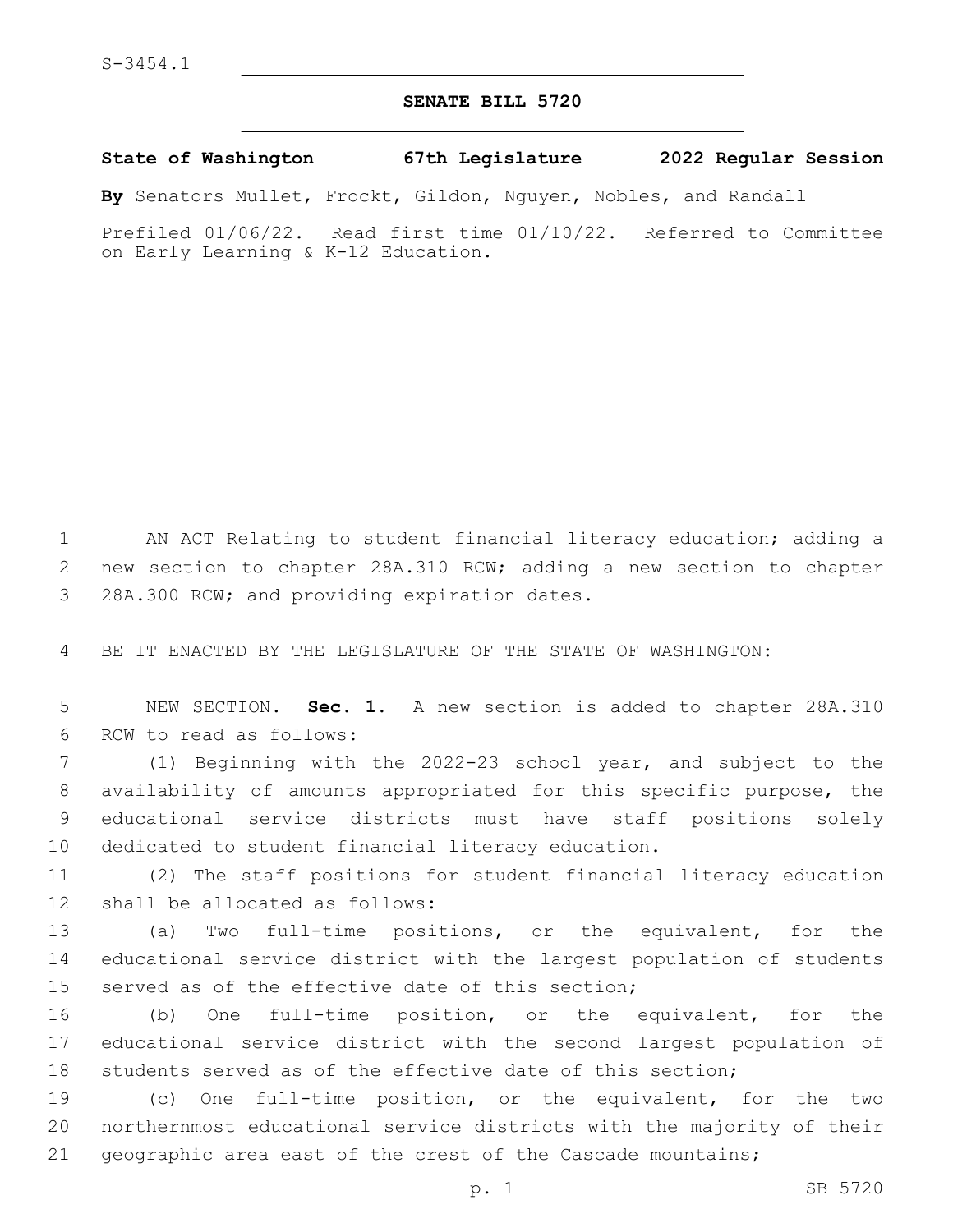(d) One full-time position, or the equivalent, for the two southernmost educational service districts with the majority of their geographic area east of the crest of the Cascade mountains;

 (e) One full-time position, or the equivalent, for the educational service districts that serve school districts located on 6 the Olympic Peninsula; and

 (f) One full-time position, or the equivalent, for the remaining 8 educational service district.

(3) Staff in the positions created under this section shall:

 (a) Provide support to school districts and other local education agencies in furthering financial education goals under RCW 12 28A.150.210;

 (b) Coordinate with the financial education public-private 14 partnership created in RCW 28A.300.450;

 (c) Facilitate the creation and implementation of professional development for certificated educational staff relating to financial literacy and education, in particular the professional development utilized as part of the grant program created in section 2 of this 19 act;

 (d) Work to facilitate, and confirm receipt of, specific outreach for financial literacy training to foster students and homeless youth, students receiving special education services, and tribal 23 communities;

 (e) Coordinate with providers in the early childhood education and assistance program for the purpose of providing a curriculum on financial literacy that can be shared with the parents or legal guardians of participants in the early childhood education and 28 assistance program;

 (f) Coordinate with other educational service districts as 30 necessary to accomplish any duties; and

 (g) Perform other duties relating to financial education as 32 necessary.

33 (4) This section expires August 1, 2026.

 NEW SECTION. **Sec. 2.** A new section is added to chapter 28A.300 35 RCW to read as follows:

 (1) Subject to the availability of amounts appropriated for this specific purpose, the office of the superintendent of public instruction shall establish a grant program for the purpose of

p. 2 SB 5720